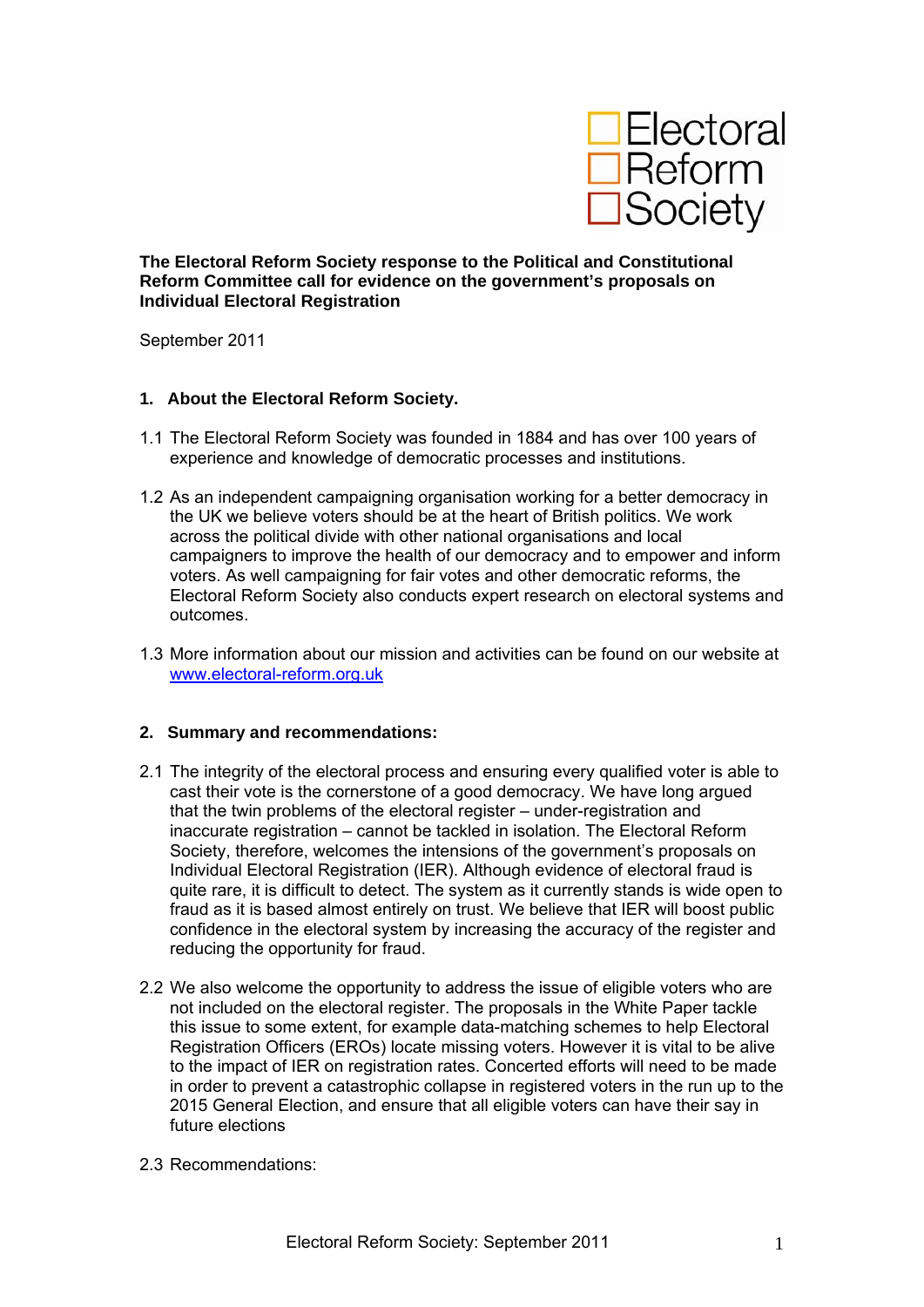- Investigate the possibility of empowering the Electoral Commission to act as the regulator for EROs in order to improve performance, ensure best practice is being followed and increase voter registration across the whole country.
- Improve best practice and information sharing between local authorities and EROs
- The government reconsider the decision to use a transitional carry-over arrangement instead of a national household canvass in 2014.
- The government or a suitable authority investigates the feasibility of Election Day Registration to take advantage of voter interest when it is at its highest and the campaign period reaches its peak.
- The government or a suitable authority investigates the feasibility of making it possible to register to vote in all government offices and Post Offices.
- The reinstatement of an Electoral Participation Fund to assist Electoral Registration Officers with the transition to IER.
- The threat of a fine for not responding to an ERO request information should be retained

# **3. Overview**

- 3.1 The switch to IER is predicted to result in a serious fall in the number of registered voters. According to the IER Impact Assessment, the gap in completeness in the electoral register as a result of the transition could be as high as 20% (or 7 million voters) which is double the current best estimate of approximately [1](#page-1-0)0%.<sup>1</sup> This is mainly due to the decision not to hold a household canvass in the year that IER will take effect (2014). Instead, all the voters that already have an entry on the register will be invited to register individually, but those who fail to do so will be carried over for one year. As the quality of electoral registers degrades by about 10% over the course of the year (mainly due to population movement) the register will contain many inaccuracies. Combined with the aforementioned 10% estimated gap in the completeness, this means that approximately 20% of eligible voters may not be invited to register individually and could thus be missing from the list in [2](#page-1-1)014. $^2$
- 3.2 This figure is devastating in itself, but it does not factor in new electors or anyone wishing to cast a postal or proxy vote in 2015. These voters must register individually under the new system. As registering will involve supplying personal information which some electors may be reluctant to provide, and it will be an entirely personal choice whether or not to register, it is reasonable to expect that the gap could be a lot wider than predicted.
- 3.3 IER will require greater effort on the part of voters to get on the list. Supplying additional personal information, such as National Insurance numbers, raises the "costs" of voting in terms of both time and effort, which is known to depress

<span id="page-1-0"></span><sup>1</sup> <sup>1</sup> *Individual Electoral Registration Impact Assessment* (June 2011) [http://www.official](http://www.official-documents.gov.uk/document/cm81/8109/8109.pdf)<u>[documents.gov.uk/document/cm81/8109/8109.pdf](http://www.official-documents.gov.uk/document/cm81/8109/8109.pdf)</u><br><sup>2</sup> Ibid.,

<span id="page-1-1"></span>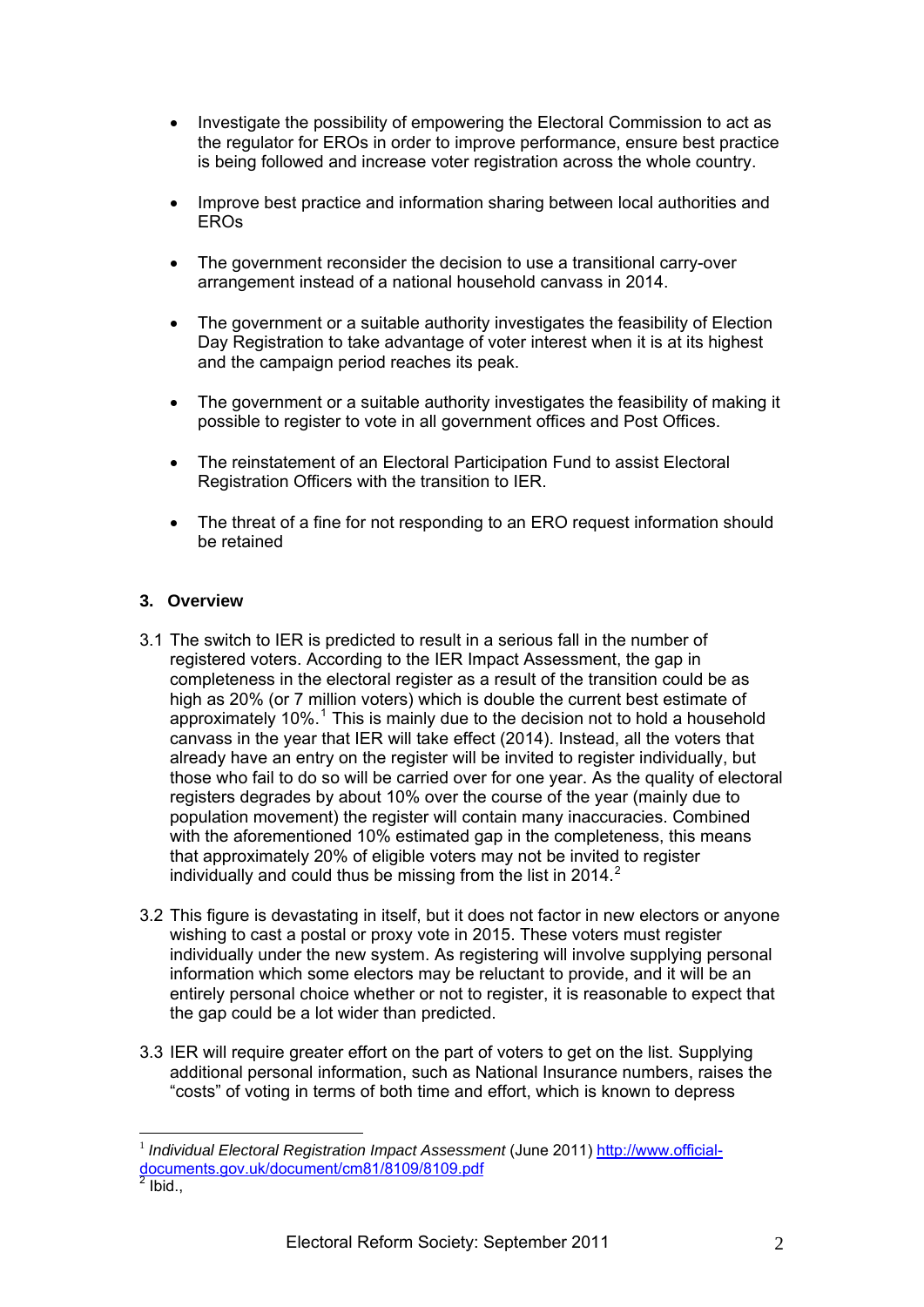registration levels. $3$  Those who are already unenthusiastic about voting will be even less likely to bother registering. When Northern Ireland moved over to IER in 2002, the number of registered voters immediately fell by  $10\%^4$ . Although the Electoral Commission puts this down to a reduction in fraudulent and duplicate entries<sup>5</sup>, the fact remains that in 2005 the Northern Ireland authorities were forced to reinstate tens of thousands of electors onto the list who had failed to complete the forms or provide the correct personal information to arrest a significant decline in registration.<sup>6</sup>

- 3.4 Low registration levels are closely associated with low turnout. Low turnout is an issue of deep concern to the Electoral Reform Society because of the damaging effect on legitimacy and accountability, and is a sign of a 'sick democracy'.<sup>[7](#page-2-0)</sup> Furthermore, there is considerable evidence to show that both voter registration and voter turnout in Britain are unevenly distributed, reflecting the political alienation of certain black and minority ethnic groups (although not others) and young people in particular, who are often identified as having lower levels of participation in the formal democratic process.<sup>[8](#page-2-1)</sup> Official turnout statistics (based on the registered electorate) hide the true extent of this political dissonance in society. People who aren't registered to vote miss out on opportunities to influence political decisions that affect their lives at both national and local level. Their voices are not heard and their opinions and needs are not addressed.
- 3.5 The White Paper includes some proposals to help assuage the expected decline in registration following the introduction of IER, for example data-matching schemes and opening up alternative online channels of registration. For the most part, ERS welcomes these proposals; however we do not believe that these measures alone can prevent a potentially catastrophic fall in voter registration during the transition period and beyond.
- 3.6 We acknowledge that the transition to IER is taking place in climate of budget cuts. For this reason we have endeavoured to make a range of recommendations including some which we think could have a significant impact for relatively low expenditure.

# **4. Funding**

4.1 The coalition government has made clear that deficit reduction is its most urgent priority. The local government support grant thus falls by 12% in 2011-12.

 3 Wolfinger, R. E. & Rosenstone, S. J. (1980). *Who votes?* New Haven: Yale University Press <sup>4</sup> The Electoral Commission. *Northern Ireland Desk Research - Final Report* (2003) [http://www.electoralcommission.org.uk/\\_\\_data/assets/electoral\\_commission\\_pdf\\_file/0010/16](http://www.electoralcommission.org.uk/__data/assets/electoral_commission_pdf_file/0010/16120/PWCFinalFinal_11397-8960__E__N__S__W__.pdf)

<sup>120/</sup>PWCFinalFinal\_11397-8960\_E\_N\_S\_W\_\_.pdf <sup>5</sup> The Electoral Commission. *Northern Ireland Desk Research - Final Report* (2003) <sup>6</sup> <sup>6</sup> See, http://www.parliament.uk/documents/commons/lib/research/rp2005/rp05-015.pdf

<span id="page-2-0"></span>L. Baston & K. Ritchie. *Turning out or Turning off: An analysis of political disengagement*  and what can be done about it. (2004) http://www.electoral-<br>reform.org.uk/images/dynamicImages/file4de9706c9bf74.pdf

<span id="page-2-1"></span><sup>&</sup>lt;sup>[8](http://www.electoral-reform.org.uk/images/dynamicImages/file4de9706c9bf74.pdf)</sup> The Electoral Commission Understanding electoral registration: the extent and nature of *non-registration in Britain.* (2005)

http://www.electoralcommission.org.uk/ data/assets/pdf\_file/0020/47252/Undreg-FINAL 18366-13545 E N S W .pdf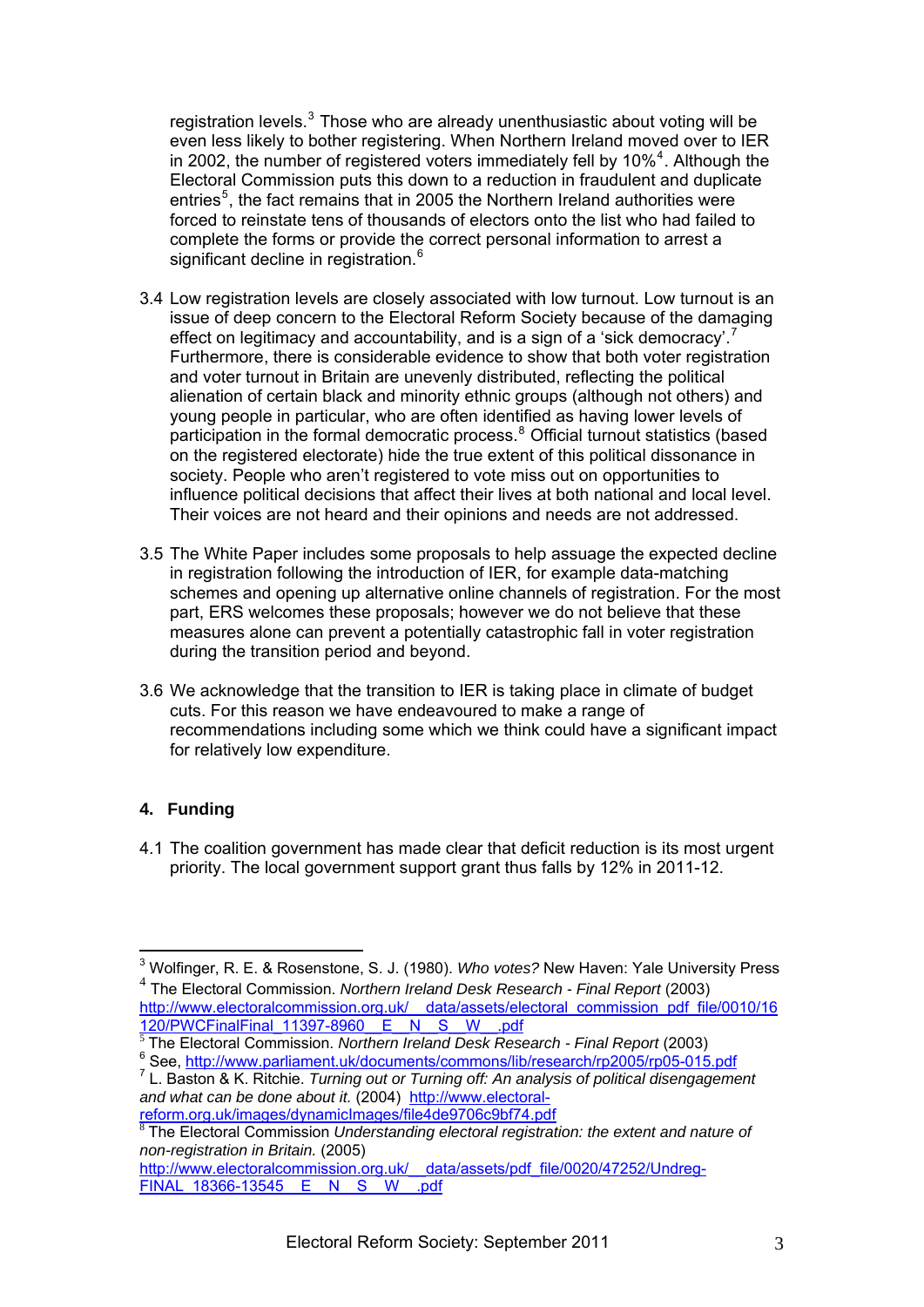According to the Local Government Association this will equate to a funding gap of £6.5bn in this financial year alone. $9$ 

- 4.2 EROs have a statutory duty to compile and maintain accurate and complete electoral registers, and local authorities are required to provide sufficient funds and resources to ensure they do so. However, funding of electoral registration and the costs of elections to local councils is not ring-fenced and there is no dedicated budget. The government has announced it has no plans to penalise authorities which fail to provide sufficient funding and recourses to enable EROs to fulfil their duties.<sup>[10](#page-3-0)</sup> The government has also made clear its view that local government should be more flexible in its decisions to prioritise resources to protect essential frontline services.<sup>[11](#page-3-1)</sup> We are concerned that budget cuts will have a negative impact on electoral services at precisely the time when EROs will be expected to do more.
- 4.3 The government has emphasised participation and accountability in its constitutional reform agenda. The Localism Bill for example states: "local voters [...] need more opportunities in which to make their voices heard." <sup>[12](#page-3-2)</sup> Hence the Bill contains a package of reforms which include local referendums and elected mayors.[13](#page-3-3) Reductions in electoral services provision will deny many voters the opportunity to make their voices heard, and the disconnect between voters and politicians – exemplified by declining turnout – can only get worse as a result. We believe the government cannot afford not to invest properly in electoral registration and that it should be seen as an essential component in their broader agenda to deliver power to people…

**"This Government will transform the state. Reversing generations of centralisation. Putting power into people's hands. Because the job of government is not to run people's lives. It is to help people to run their own."**

Nick Clegg, Liverpool, 20 September 2010

- 4.4 The IER Impact Assessment lays out the estimated cost of data matching schemes.<sup>[14](#page-3-4)</sup> These schemes would allow EROs to access public databases for the purpose of identifying unregistered voters and checking entries for accuracy. If the pilots are deemed to be successful it will be rolled out more widely and may go some way to ensuring more complete and accurate electoral registers. However, it will be down to local authorities to decide whether to use datamatching schemes and the additional costs will ultimately be borne by local authorities. This coincides with the government's austerity package and cutbacks in the local government support grant.
- 4.5 In attempting to explain why registration levels have fallen from previous levels in the 1990s, the Electoral Commission states that money saving measures such as stopping door-to-door canvassing and reducing overall amount spent on the

<u>.</u>

<sup>9</sup> *Local Government Finance Report 2011-12 9th February 2011*

<span id="page-3-0"></span> $\frac{10}{10}$  HC Written Answers. 6 September 2010, c304W 11 HC Written Answers. 8 Jun 2010, c121W

<span id="page-3-2"></span><span id="page-3-1"></span><sup>&</sup>lt;sup>12</sup> Decentralisation and the Localism Bill:an essential guide,<br>http://www.communities.gov.uk/documents/localgovernment/pdf/1793908.pdf

<span id="page-3-4"></span><span id="page-3-3"></span><sup>&</sup>lt;sup>13</sup> Ibid.,<br><sup>14</sup> Electoral Commission. *Individual Electoral Registration Impact Assessment* (June 2011) <http://www.official-documents.gov.uk/document/cm81/8109/8109.pdf>p.4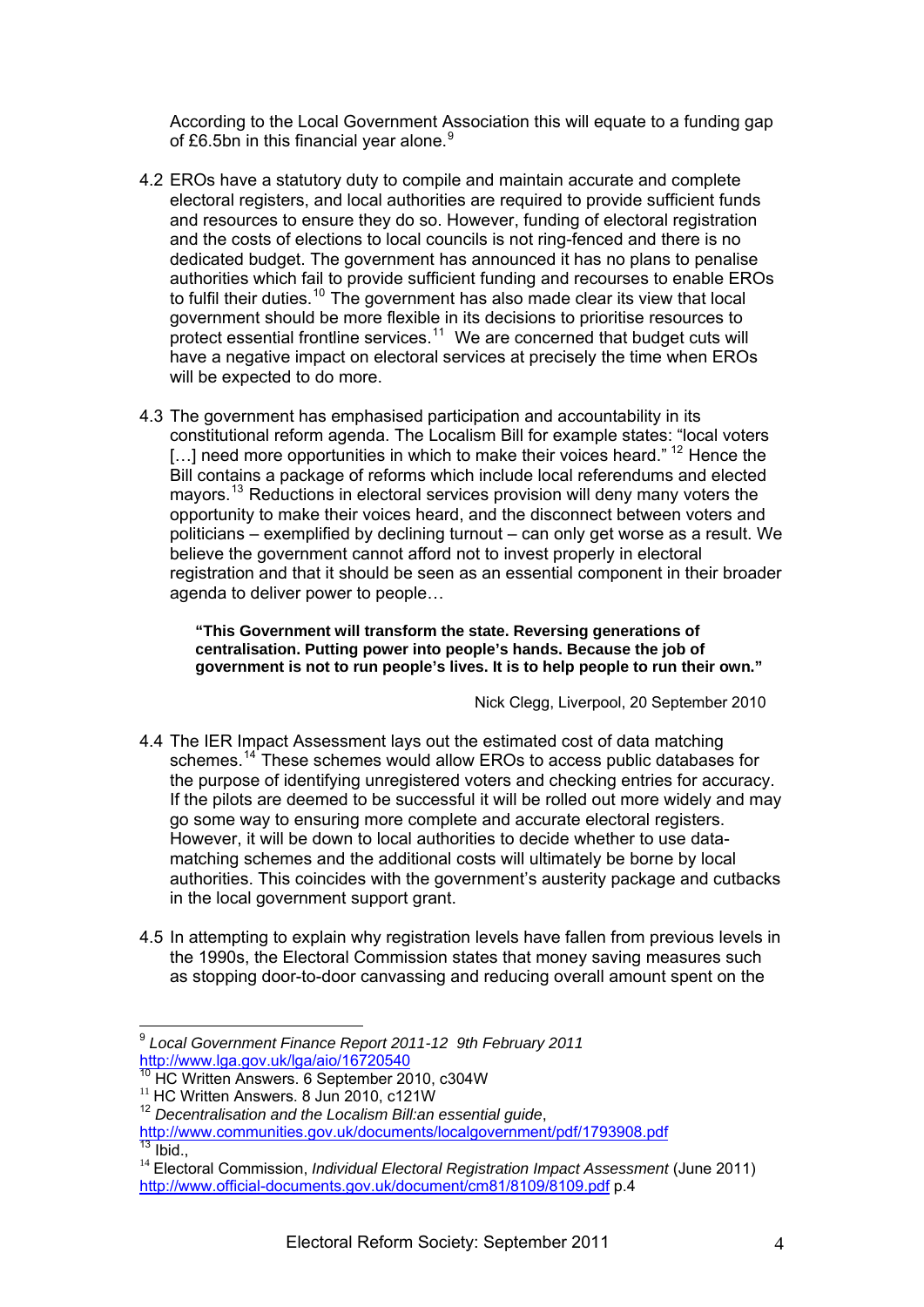annual canvass may be a contributory factor<sup>15</sup> (personal canvassing is known to raise response rates.<sup>16</sup>) This is largely attributed to the availability of postal voting on demand since 2000, which has placed an increasing burden on EROs with little or no extra resources. Reducing expenditure on the annual canvass allowed them to free up resources for managing postal voting, but this has come a cost in the number of registered voters through reduced levels of canvassing.<sup>17</sup> One local authority report from this period justifying the move to an all postal canvass noted that stopping the use of personal canvassers would result in costsavings of around £15,000 but would see a "potential drop in response of 5–  $8\%$ ".  $^{18}$ 

- 4.6 According to the Electoral Commission's assessment of performance standards, , eight EROs did not meet the standard for house-to-house canvassing in 2010 house canvassing was not always feasible due to financial constraints, especially out a check on all properties was the cost or difficulty of recruiting and retaining canvassers. 20 and three of these have not met the standard for three years in a row.<sup>[19](#page-4-0)</sup> The Commission reports that in discussions, some EROs took the view that house-toin rural and densely populated areas. Another reason identified for not carrying
- appropriate resources to support a personal visit even in challenging urban/rural available to them in order to process increasing numbers of postal votes and for canvassing door-to-door. 4.7 We agree with the Electoral Commission's view that EROs must provide situations. However, we would add that EROs must have adequate resources
- Ministry of Justice made available a £2.5m Electoral Participation Fund in the the fund in 2009-10. The fund was terminated in the emergency Budget of 22 4.8 In order to encourage participation and assist EROs to fulfil their duties, the financial years 2007-08 to 2009-10. The fund was under-used and underpublicised: only 73 local authorities applied for grants in 2009-10 totalling £427,000.<sup>[21](#page-4-1)</sup> Out of the 34 EROs identified by the Electoral Commission as having consistently performed below standard, $2^2$  only four made applications to June 2010.
- 4.9 It is estimated that approximately 20% of the eligible electorate (7 million voters) will be missing from the register when the switch to IER is made. In order to meet General Election, we ask that the government reinstate the participation fund. this challenge and ensure that every eligible voter is able to do so in the 2015

<u>.</u>

<sup>15</sup> Electoral Commission. (March 2010) The *completeness and accuracy of electoral registers in Great Britain*

http://www.electoralcommission.org.uk/ data/assets/pdf file/0018/87111/The-completeness[and-accuracy-of-electoral-registers-in-Great-Britain.pdf](http://www.electoralcommission.org.uk/__data/assets/pdf_file/0018/87111/The-completeness-and-accuracy-of-electoral-registers-in-Great-Britain.pdf) p.42<br><sup>[16](http://www.electoralcommission.org.uk/__data/assets/pdf_file/0018/87111/The-completeness-and-accuracy-of-electoral-registers-in-Great-Britain.pdf)</sup> Devore, D. *Compiling the Electoral register 1996* (1996) London: HMSO.<br><sup>17</sup> Electoral Commission. (March 2010) pp.42-43<br><sup>18</sup> Ibid.

<span id="page-4-0"></span><sup>19</sup> Electoral Commission (April 2011) *Report on performance standards for Electoral Registration Officers in Great Britain Third analysis of performance*  http://www.electoralcommission.org.uk/ data/assets/pdf\_file/0020/116444/ERO-[Performance-Report-Final.pdf](http://www.electoralcommission.org.uk/__data/assets/pdf_file/0020/116444/ERO-Performance-Report-Final.pdf)

 $20$  Ibid.,

<span id="page-4-1"></span><sup>21</sup> *Electoral Participation Fund Breakdown by Local Authority*, [www.parliament.uk/deposits/depositedpapers/2011/DEP2011-0983.xls](http://www.parliament.uk/deposits/depositedpapers/2011/DEP2011-0983.xls)<br><sup>22</sup> Electoral Commission (April 2011)

<span id="page-4-2"></span>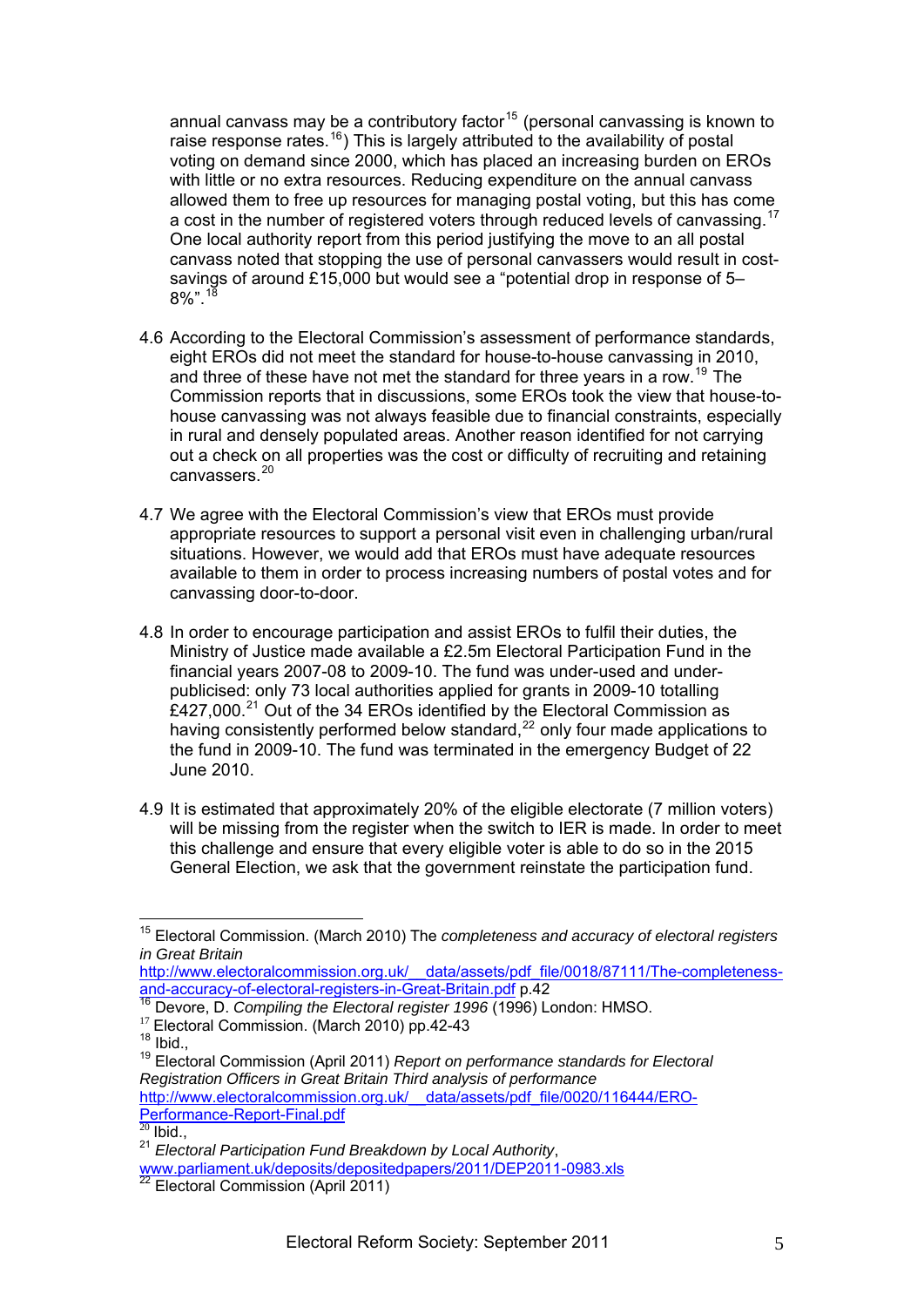This should be widely publicised and EROs should be encouraged to make use of the fund.

## **5. Threat of Fines**

- information or to give false information. Any person that refuses to supply information is liable to a maximum fine of £1000. Under the White Paper 5.1 It is currently an offence for electors not to respond to an ERO request for proposals these fines will be abolished. It asserts that no compulsion should be placed on an individual to register
- to a purely voluntary system as proposed in the White Paper have not been fully provide their personal identifier information are unlikely to bother registering. The electors were reinstated onto the electoral register (without personal identifiers) ahead of the General Election and a further 90,000 in December 2005 as an 5.2 The consequences of moving from a *de facto* compulsory system of registration explored. Under a completely voluntary system, electors who are reluctant to experience of Northern Ireland is telling when in 2005 approximately 70,000 emergency measure in response to a collapse in registration following the adoption of IER.<sup>23</sup>
- forthcoming, and indeed prosecutions are exceptionally rare. However, the threat of a fine is bound to mean that some electors will respond to an ERO request for information. We believe it is worth maintaining the threat of fines. Removing this one compulsory element in the registration process could have serious repercussions that have so far not been adequately addressed. 5.3 Recent research on the effectiveness of fines for boosting registration rates is not

#### **6. ERO Performance**

- 9 of the Electoral Administration Act 2006 places a statutory responsibility on EROs to maintain complete and accurate voter lists, including making house-to-6.1 Section 9A of the Representation of the People Act 1983, as inserted by section house enquiries, to ensure that the residents present are correctly included on the register.
- 6.2 Since 2009, the Electoral Commission have measured the performance of EROs EROs who do fail to take sufficient measures to register electors can be convicted of an offence under section 63 of the Representation of the People Act against a series of standards.<sup>[24](#page-5-0)</sup> In 2010, ten EROs did not meet their obligations on ensuring the completeness and accuracy of electoral registration records.<sup>[25](#page-5-1)</sup>

<sup>1</sup> <sup>23</sup> The Electoral Commission. *Electoral Registration in Northern Ireland: Accuracy and Comprehensiveness Research Report* (2008)

[http://www.electoralcommi](http://www.electoralcommission.org.uk/__data/assets/pdf_file/0009/64872/Accuracy-and-Comprehensiveness.pdf)ssion.org.uk/ data/assets/pdf file/0009/64872/Accuracy-and-Comprehensiveness.pdf

<span id="page-5-0"></span><sup>&</sup>lt;sup>24</sup> Electoral Commission. Performance standards for Electoral Registration Officers in Great *Britain First analysis of Electoral Registration Officers' performance April 2009* [http://www.e](http://www.electoralcommission.org.uk/__data/assets/pdf_file/0011/74099/ERO-REPORT-FINAL.pdf)lectoralcommission.org.uk/ data/assets/pdf\_file/0011/74099/ERO-REPORT-

<span id="page-5-1"></span>FINAL.pdf 25 Electoral Commission (June 2011) p.14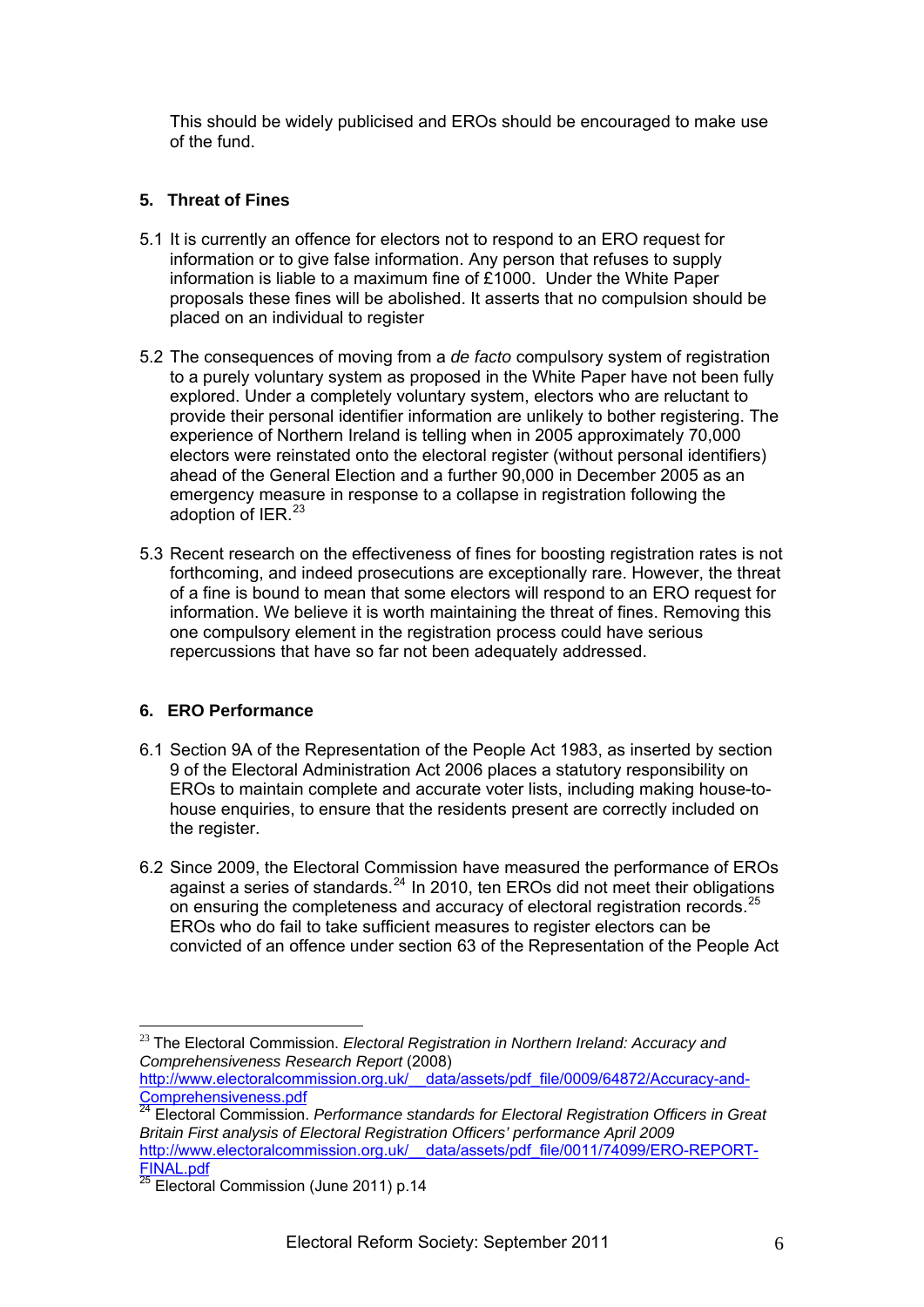1983. To date, no ERO or electoral official has been fined for failure to di scharge their section 9A duty. $26$ 

- 6.3 The Electoral Commission can only make recommendations to improve performance and offer guidance on electoral registration practice. It has no power of sanction and cannot make EROs (or Returning Officers) follow their recommendations or comply with any of their guidance. We would, therefore, like the see the Electoral Commission take on the role of an independent regular, similar to that of OFSTED, with stronger powers to raise standards and the ability to sanction under-performing EROs who continually fail in their statutory duties.
- .4 We would also like to see improved best practice sharing between local 6 authorities and EROs. For example, a UK wide conference for heads of democratic services.

#### 7. **Transitional Carry-Over Arrangement**

- and invited to register individually. This will be voluntary and if electors fail to do so their names will be carried forward for one year. IER will only be compulsory 7.1 The IER Impact Assessment explains the government's preferred implementation method of IER in 2014. All registered electors as of 1 July 2014 will be contacted for new or late registrations. There will be no household canvass in 2014, but this will be retained from 2015 onwards when IER will become compulsory.
- pose a risk to the General Election campaign in 2015; a household canvass goes against the principle of individuals taking responsibility for their own registration; and it would cost more money.<sup>27</sup> Therefore, a transitional carry-over arrangement 7.2 An alternative option of holding a household canvass in 2014 and based on the response invite electors to register individually was discounted. The reasons given can be summarised as follows: it might be confusing for voters to have a two-stage process; it might delay the completion of the 2014 register which might would be put into place instead.
- poses a risk to the 2015 General Election. A household canvass in 2014 would be as accurate and up-to-date as possible for the individual write-out. We would also point out that the problems of a two-stage process, as highlighted in the impact assessment, will be true for the following year(s) as it will be retained from 7.3 We would argue that the estimated 20% gap in completeness of the register close the gap by approximately 10%, and ensure that the electoral register would 2015 onwards.
- We believe that a household canvass combined with a voluntary individual writeout in 2014 would be more effective than the proposed transitional carry-over 7.4 Cost appears to be the principal consideration for the decision not to hold a household canvass in the transition year (an estimated £85.5m net compared to £37.9m net for an individual write-out alone). This is a significant difference, however, we would caution against striving to make savings in this critical year. arrangement in ensuring that as many electors as possible will be able to vote in the 2015 General Election.

<sup>&</sup>lt;u>.</u>

<sup>&</sup>lt;sup>26</sup> HC Written Answers. 6 September 2010, c298W<br><sup>27</sup> *Individual Electoral Registration Impact Assessment* (June 2011)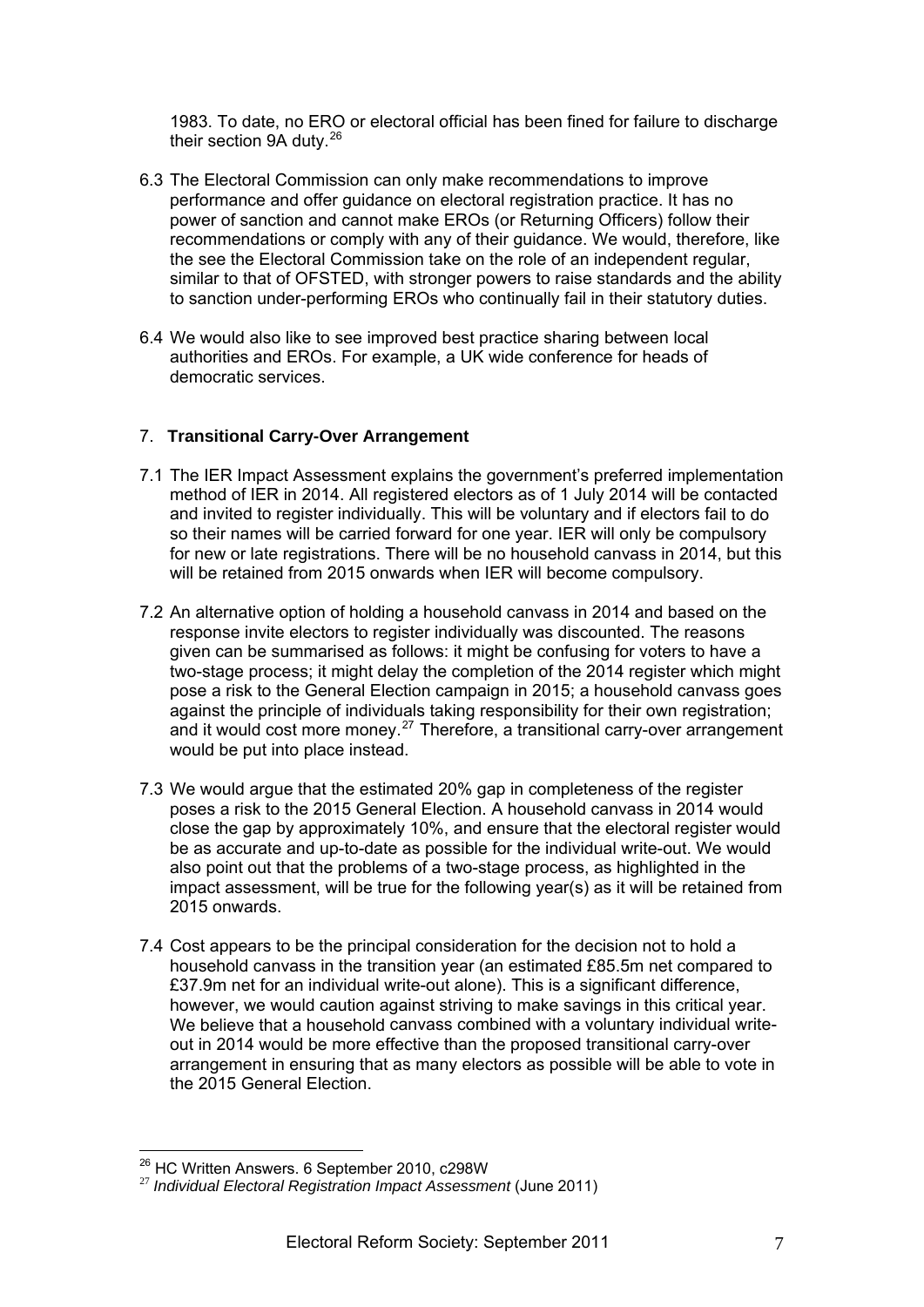7.5 It remains the case that under our winner-takes-all system, where the majority of constituency seats are rendered safe for one party or another, the power to a ffect the outcome rests with the minority of swing voters in marginal seats. With the loss of an additional 20% of electors through non-registration, the accumulative effect is to create a democratic wasteland where the ability to influence th e important decisions that affect our lives will be concentrated in even fewer hands. Public policy will be skewed in order to win over the small pockets of voters whose votes actually count, while the views and opinions of everyone else will be ignored. This is highly damaging to our political system and we do not believe it is cost-effective to make temporary money saving measures in electoral registration.

## **8. Election Day Registration**

- 8.1 In Britain, the deadline for registering to vote is currently 11 days before Election Day under the rolling registration method, (the White Paper does not mention whether this will be the case under IER). The final weeks and days of the election campaign period is always the most intense and interesting, so un-registered voters who may have their interest peaked during this time, or have a pang of civic duty will have lost their chance to vote.
- 8.2 Election Day Registration (EDR), or same day registration, is an innovation that is increasingly being used in the United States in response to some of the lowest registration levels in the democratic world. Currently, nine US states (including the District of Columbia) now have some form of same day voting.<sup>[28](#page-7-0)</sup> As the name suggests, EDR would allow voters to turn up at the polling station, register and summary of the literature reveals that a 2-6% increase in registration can be expected as a result of EDR.  $^{29}$  In addition, demographic groups with lower US. They point out that on average the states with EDR found their turnout rates vote all in one go. There is now a considerable body of evidence to show that EDR increases registration and turnout rates significantly. A fairly typical registration rates see the largest gains, especially among those who have region and the control of the biggest proponents of EDR in the recently moved address.<sup>[30](#page-8-0)</sup> Dēmos is one of the biggest proponents of EDR in the were 10-12% higher compared to those which did not.<sup>[31](#page-8-1)</sup>
- costs of voting. This idea is derived from the "Down's equation" which contends [8.3 The theory behind EDR is that it reduces the time, energy and informational](#page-8-1)

29 See, Alvarez, R. M & Nagler, J. (2011) Election Day Voter Registration in California *Demos Policy Brief.* Spring 2011. [http://www.demos.org/pubs/CA\\_EDR\\_Report-Demos.pdf;](http://www.demos.org/pubs/CA_EDR_Report-Demos.pdf) Alvarez, R. M., Ansolabehere, S. & Wilson, C. H. (2002) *Election Day voter registration in the U nited States: How one-step voting can change the composition of the American Electorate*. [http://minnesotaindependent.com/wp-content/uploads/2009/10/vtp\\_wp5.pdf](http://minnesotaindependent.com/wp-content/uploads/2009/10/vtp_wp5.pdf); Brians, C. L. & Grofman ,B. (2001) Election Day registration's effects on US Voter turnout. *Social S cience Quarterly*, Vol 82:1, 170 – 181; Fenster, M. J. (1994) The impact of allowing day of registration vo ting on turnout in US elections from 1960 to 1992. *American Politics Quarterly*  Vol 74 22(1)

<span id="page-7-0"></span><sup>1</sup> <sup>28</sup> Idaho, Iowa, Maine, Minnesota, Montana, New Hampshire, Wisconsin, Wyoming and Washington DC

<sup>&</sup>lt;sup>30</sup> Caltech/MIT Voting Technology Project. *Election Day Voter Registration in the United* States (June 2002) [http://minnesotainde](http://minnesotaindependent.com/wp-content/uploads/2009/10/vtp_wp5.pdf)pendent.com/wp-

[content/uploads/2009/10/vtp\\_wp5.pdf 31 D](http://www.demos.org/pubs/voterswin_09.pdf)ēmos (2009) *Voters Win with Election Day Registration* (Summer 2009) http://www.demos.org/pubs/voterswin\_09.pdf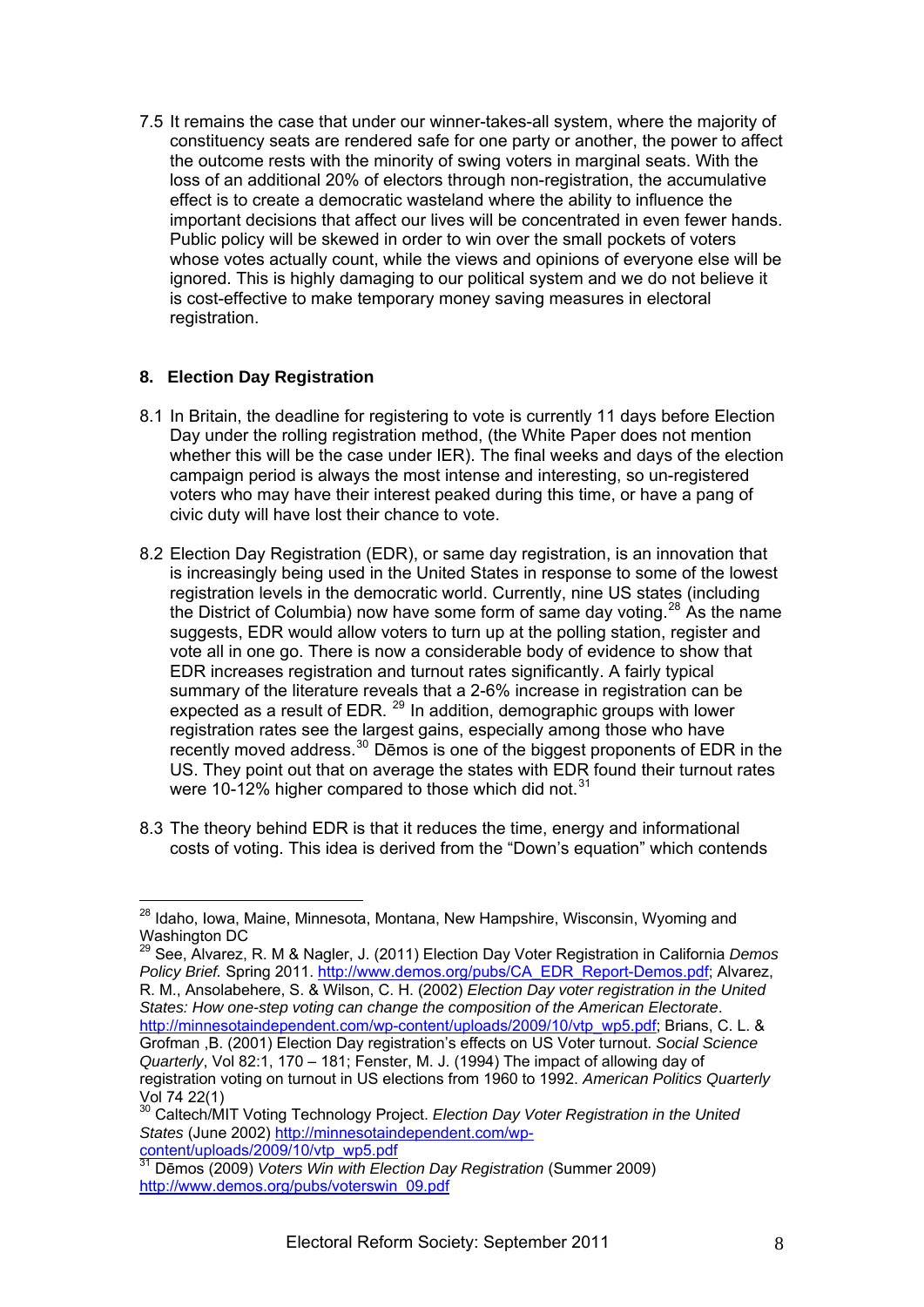that rational citizens only vote if the benefit of doing so outweighs the cost. $32$ Wolfinger & Rosenston develop this further and assert that: "registration raise s the costs of voting. Citizens must first perform a separate task that lacks the immediate gratification characterising other forms of political expression (such as voting)".<sup>33</sup> Therefore, the more permissive the registration laws the fewer barriers increase the costs in voting. However, the ability to register and vote on the same there are to casting one's vote. Individual Electoral Registration will certainly day will go some way to assuaging it.

8.4 There are of course, downsides. Concerns over fraud are a big factor in the "greeters" who help direct voters to a table where they can register or where they wrong polling station. There would certainly be other issues to consider, such as whether to provide for provisional ballots to ensure that voters who are unable to prove their eligibility or identity on the day are still able to vote. However, given the success of same-day registration in the US, we strongly recommend that the government gives EDR serious consideration. debate on EDR in the States, although there is little in the way of documented proof.[34](#page-8-2) With IER identifiers and proofs of identity this should not be a major issue and is far more secure than the current system. It would also complicate Election Day administration and potentially overwhelm polling station staff without adequate preparation. Staff would have to serve two tasks – registering voters and assisting them as they cast their vote. In the US, some polling stations have can vote. Staff would also need to know where to send voters who turn up to the

#### **9. Registration at Government Offices**

1

- electoral registration into other day-to-day transactions with the government. This register or re-register at public agencies when they apply for a driver's licence or social security benefits. In some ways the law has been very successful: about 9.1 The proposals enabled by the draft legislation makes it possible to integrate is common in the United States. US citizens can register in many places: at their county or government registration office; at their motor vehicle agency; at universities; schools and hospitals. The National Voter Registration Act 1993, or "motor voter" law requires states to provide citizens with the opportunity to 40% of US voters register at the Department of Motor Vehicles alone. However, this is not a particularly good measure because it is impossible to know how many of these citizens would have registered in any case.
- & Wolfinger conclude that non-political young people in their mid-20s (who are highly mobile and most have driver's licences in the US) are very susceptible to the Act and therefore stand to benefit most.<sup>36</sup> Other writers point out that the law 9.2 Recent studies are not forthcoming, although estimates of the potential effects of the Act suggest a 4% increase in turnout over a span of five elections.<sup>[35](#page-8-3)</sup> Highton

<span id="page-8-0"></span><sup>&</sup>lt;sup>32</sup> Downs, A. (1957). *An economic theory of democracy*. New York: Harper & Row<br><sup>33</sup> Wolfinger, R. E. & Rosenstone, S. J. (1980).<br><sup>34</sup> U.S. Election Assistance Commission. (2006). *Status report to the voter fraud-v* 

<span id="page-8-2"></span><span id="page-8-1"></span><sup>&</sup>lt;sup>34</sup> U.S. Election Assistance Commission. (2006). Status report to the voter fraud-voter intimidation research project. http://www.usatoday.com/news/pdf/2006-10-11electionreport.pdf

<span id="page-8-3"></span><sup>35</sup> Knack, S. (1995) Does "motor voter" work? Evidence from state-level data. *Journal of Politics*, 57. 796 – 811

 $36$  Highton, B. & Wolfinger, R. E (1998) Estimating the effects of the National Voter Registration Act of 1993. Political Behaviour, Vol. 20, No.2. 79 - 104